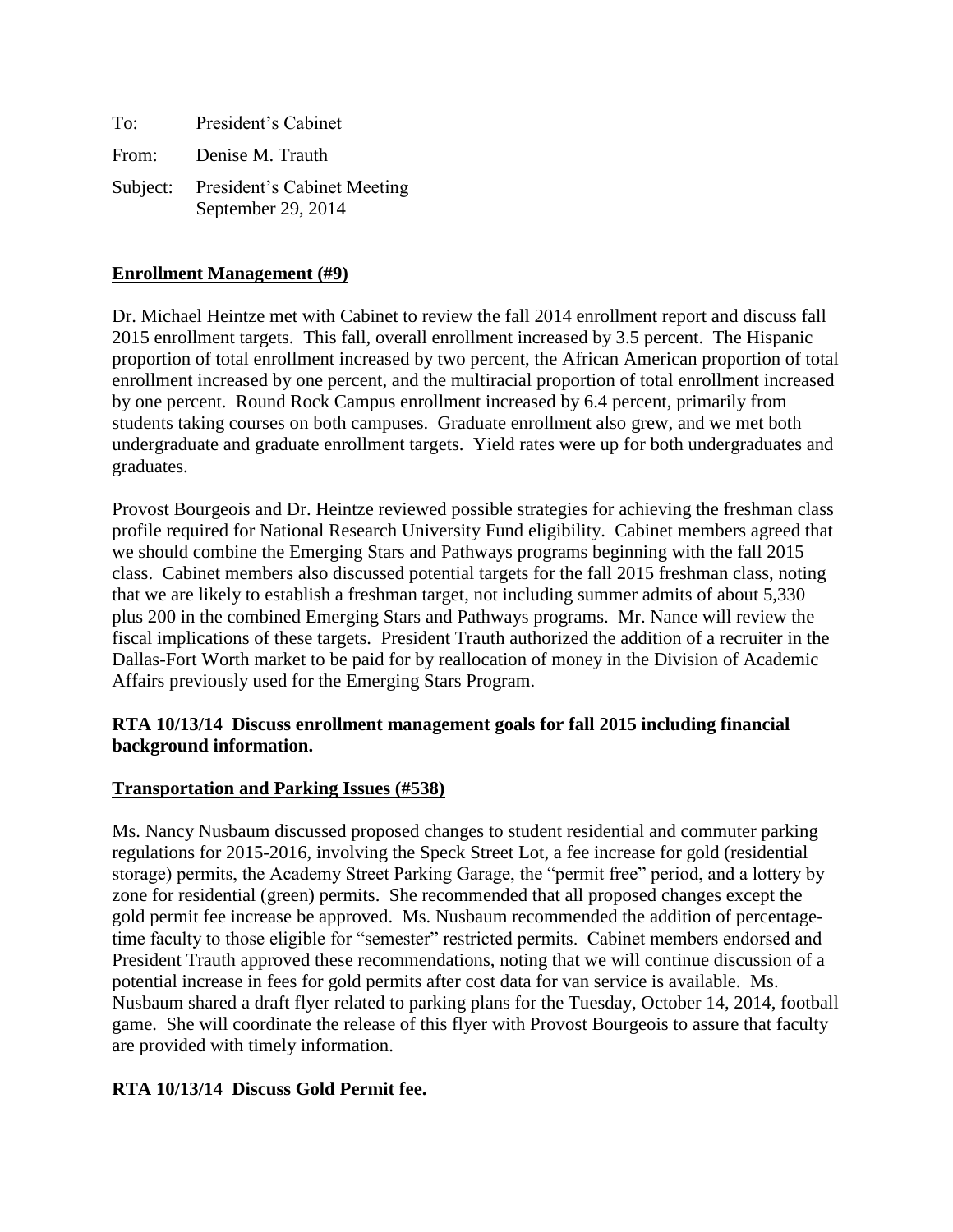## **University Non-Discrimination Policy (#611)**

Dr. Gilda Garcia met with Cabinet to review the University's Non-Discrimination statement. She noted that she had just returned from a community kickoff event for the Hays County Domestic Violence Awareness Month (October). She shared a possible change that would integrate our statements about legally prohibited discrimination and other discrimination prohibited by University policy. Cabinet members discussed alternative language, and Dr. Garcia agreed to work with Ms. Nelly Herrera regarding revised language.

## **RTA 10/6/14 Guest: Dr. Gilda Garcia Review acceptable alternatives for University Non-Discrimination statement.**

# **Staff Performance Award/Bonus Plan (#424)**

Mr. Nance shared information regarding the FY 2015 award distribution plan. President Trauth approved this process.

## **UPPS 07.04.05, Assembly Activities Involving Amplified Sound, Exhibits, and Erecting Symbolic Structures (#707)**

Dr. Smith shared a revised draft of this UPPS. Cabinet members endorsed the proposed changes, and President Trauth approved the revisions. This revised UPPS will now be distributed.

## **President's Update (#556)**

President Trauth asked about the solar charging station issue. Mr. Nance explained that the request for a year-long trial had been withdrawn, but funding questions remained from the Environmental Service Committee. Provost Bourgeois reported that he had stopped an appeal prior to Presidential review. President Trauth asked Provost Bourgeois and Mr. Nance to prepare talking points explaining this issue prior to future discussions with students.

## **Economic Impact Study (#277)**

President Trauth also noted that we will be discussing the draft economic impact study at the October 6, 2014, President's Cabinet meeting.

## **Significant Issues (#01)**

Dr. Breier asked for clarification regarding the Comal Building Dedication script. Provost Bourgeois, Dr. Breier, and Dr. Gratz will follow up to be sure that this script is prepared.

Dr. Feakes reported that she has scheduled a series of open door sessions for adjunct faculty this fall.